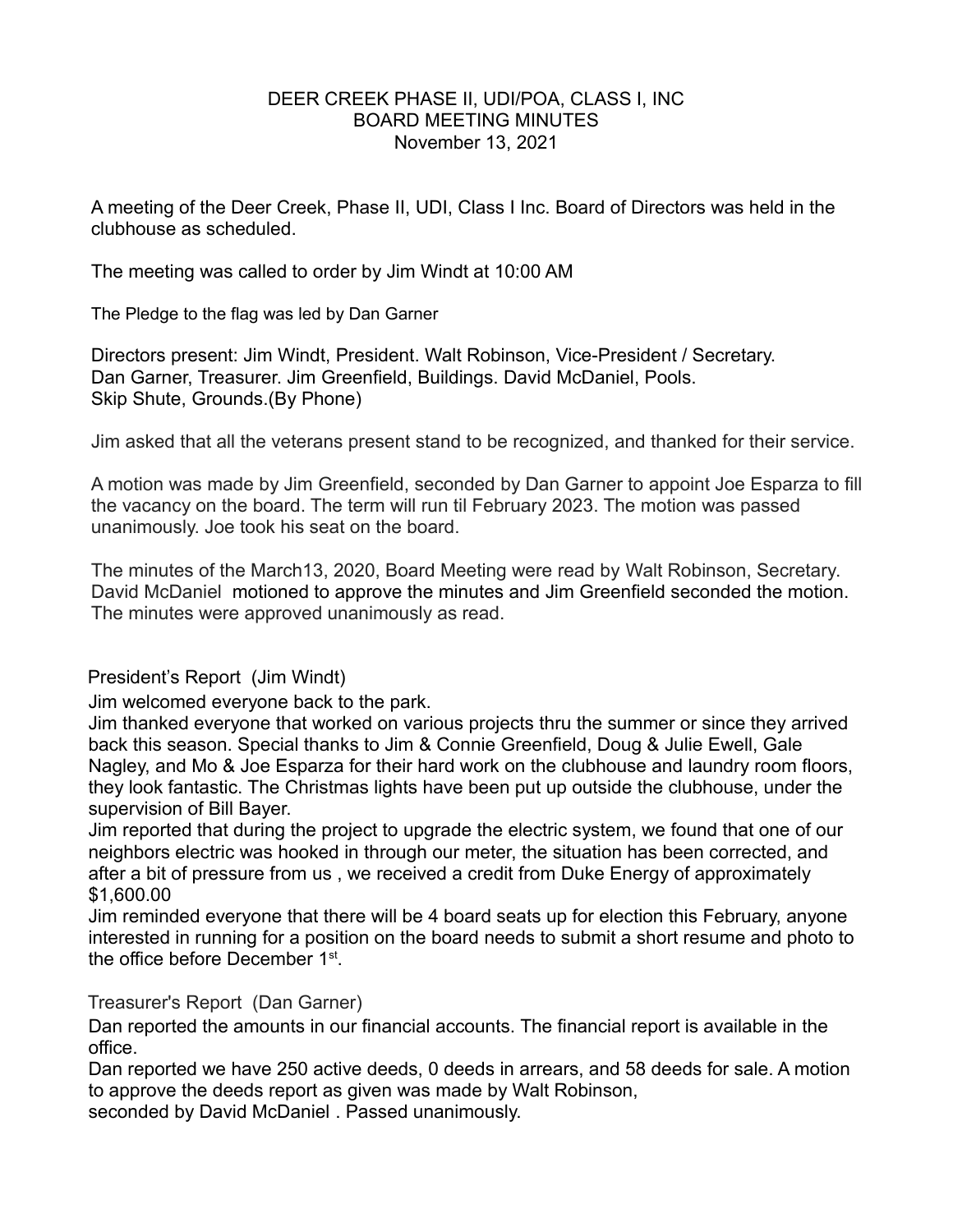### DEER CREEK PHASE II, UDI/POA, CLASS I, INC BOARD MEETING MINUTES November 13, 2021

### Vice-President's Report (Walt Robinson)

Walt reported that the long term capital improvement committee is currently looking in to various projects to determine the costs and priority. These include; Road repaving or repair(speed bumps, and the storage area along fence), Replacing the retaining wall behind pool and Tennis courts, Pool lights for night swimming, Park model(upgrades or replacement), Electric Upgrade(last phase), and site widening.

### Activities Report

As liaison for the activities committee, Jim Windt reported on the financial accounts of the activities committee. A motion to accept the activities report was made by Dan Garner, seconded by Jim Greenfield, Passed unanimously.

 Up coming events include; Thanksgiving Potluck 11/25, Christmas ornament craft 12/2, Christmas Party 12/18, Christmas Dinner 12/25.

Possibly a new years eve party (suggestions needed)

The committee is looking to resume Card Bingo and our Saturday Breakfast after January 1<sup>st</sup>.

# Grounds Report (Skip Shute)

Skip apologized for not being present at the meeting but there were unforeseen circumstances that kept him in Arizona.

Skip reported that we were able to complete not only the fourth phase, but also the fifth phase of the electric upgrade project, sites 121 to 183,have been done. This leaves only the final phase to be completed, the cost for completion is being negotiated.

The walk thru gate at the entrance has been installed, and is helping to lower the wear and tear on our auto gate. Your owners key (clubhouse, bathrooms, Laundry) will open the gate.

# Buildings Report (Jim Greenfield)

Jim reported that the instant hot water system in the clubhouse has failed, a replacement is being bought and will be installed. The A/C unit on the south end of the clubhouse is in poor shape, so we are looking into a replacement for it before it fail completely. Other than that the buildings are in good shape.

# Pool Report (David McDaniel)

David thanked all who helped with the pressure washing and weeding of the pool area and pickle ball courts. The pool deck is being repainted and will be finished soon. The pool cover is being replaced and the roller will be back in place ,so the staff can cover the pool at night.

#### Unfinished Business

A Motion was made by Jim Greenfield Seconded by Dan Garner to amend the motion made at March Board meeting by Skip Shute to authorize an expenditure of up to \$18,000 for the electrical improvement of sites 121 to 141 to now authorize the amount of \$20,662.00 for the electrical improvement of sites 121 to 183. The motion passed Unanimously.